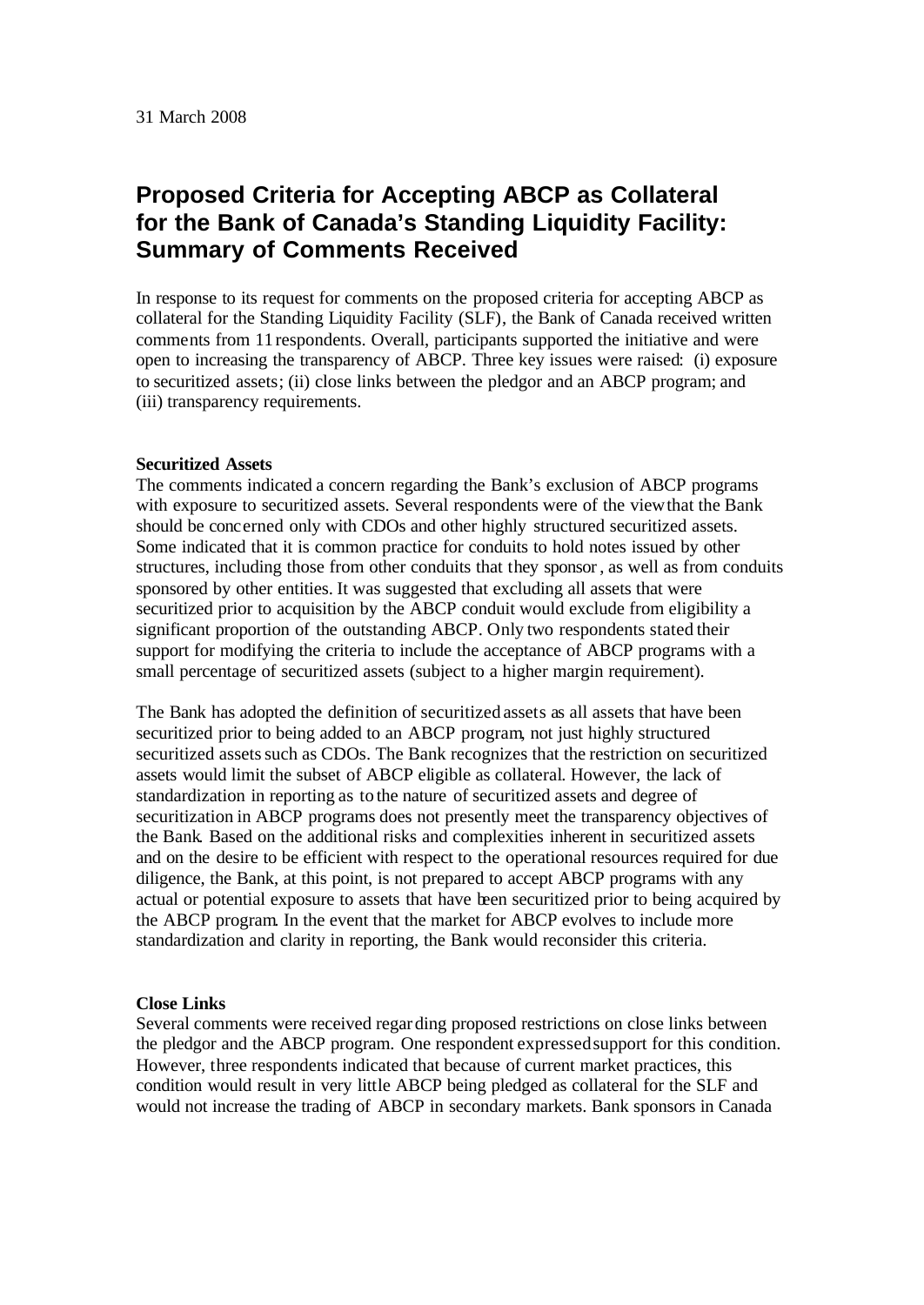#### 31 March 2008

hold only their own ABCP, and investors tend to follow a buy and hold strategy with respect to ABCP. Tworespondents suggested that the close links restriction might prompt participants in the Large Value Transfer System (LVTS) to enter into bilateral arrangements to hold one another's paper for the purpose of pledging ABCP as collateral. Finally, two respondents proposed that the risks imposed by close links between the pledgor and the ABCP program could be adequately addressed through higher margin requirements.

In its 5 March document, the Bank stated that the presence of close links adds additional risks that are difficult to quantify, and thereby difficult to address sufficiently through margin requirements. In accepting ABCP as collateral, the Bank is pursuing its objective of facilitating the development of a well-functioning market by encouraging an active secondary market for these securities.

# **Transparency Requirements**

Many helpful comments were received regarding transparency requirements, including suggestions for clearer terminology and for additional information that would be relevant for investors - for example, the average remaining term of program assets; the number of sellers and obligors for an asset pool; and asset performance triggers and consequences. The Bank has amended its eligibility criteria in light of these suggestions. A few respondents asked for clarification on the timeliness of disclosure following significant changes to relevant investment information*.* The Bank of Canada would expect that information that would have a significant impact on investors be disclosed as soon as possible so tha t optimal investment decisions could be made. Several comments were made regarding the means of providing relevant information to investors, and the range of opinions varied. While one respondent felt that no new disclosure documents should be required, i.e., the information memorandum would be sufficient; some felt that relevant investment information should be disclosed through other means. It was also suggested that non-investors be able to access this information in order to assess collateral-related risks to the LVTS. Finally, the issue was raised as to whether to publish a list of ABCP programs that met the Bank's criteria. Some indicated that this would be useful, while another respondent expressed concern regarding the potential for investors to rely on the Bank of Canada's assessment rather than performing their own due diligence. The Bank does not plan to publish a list of ABCP programs that are eligible as SLF collateral.

## **Other Issues**

Two contrasting comments were made regarding concentration limits for ABCP. One respondent felt that limits far greater than 20 per cent should be applied by the Bank, given the quality of ABCP as collateral. Another respondent suggested that, in addition to concentration limits based on sponsoring institutions, limits might also be applied on the basis of asset class and the type of program. The Bank is applying a 20 per cent concentration limit to ABCP on the basis of the program sponsor, and this is consistent with the Bank's current policy for accepting other private sector securities as SLF